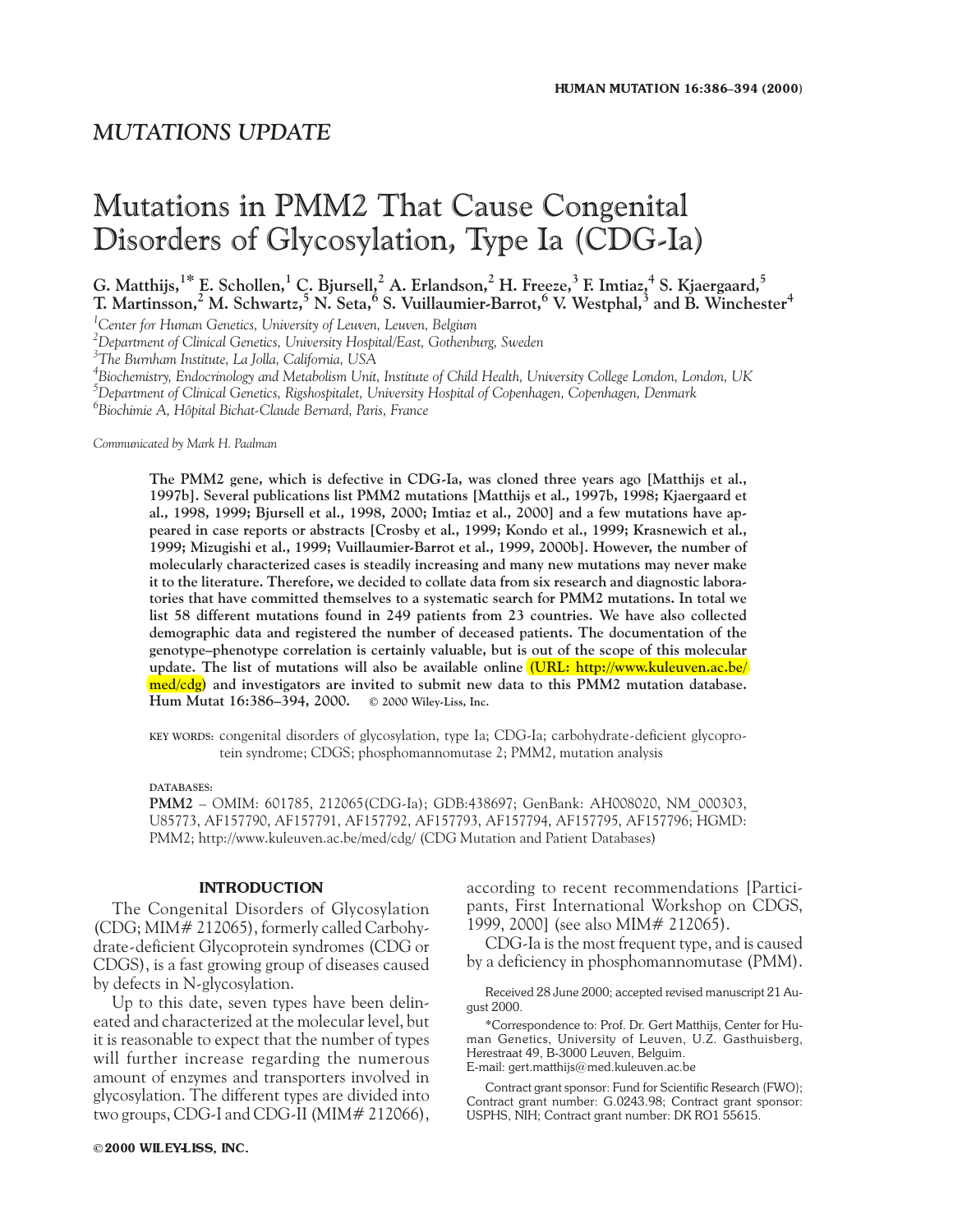This PMM converts mannose-6-phosphate to mannose-1-phosphate and is a key enzyme in the generation of GDP-mannose, necessary for the synthesis of N-linked glycans and GPI-anchors. A PMM gene, *PMM2* (MIM# 601785), located on chromosome 16p13, encodes the responsible protein [Matthijs et al., 1997b]. A second PMM gene, *PMM1* (MIM# 601786), located on chromosome 22q13, is not involved in the disorder and has slightly different enzymatic characteristics [Matthijs et al., 1997a; Pirard et al., 1999a].

Patients with CDG-Ia typically present at birth with an encephalopathy with marked axial hypotonia, a cerebellar hypoplasia, abnormal eye movements, and internal strabismus. The patients have feeding problems and show a peculiar abnormal distribution of subcutaneous fat and nipple retraction. Other features include peripheral neuropathy, retinitis pigmentosa, and hypogonadism. There is a high lethality in the first years of life mainly due to severe infections, liver insufficiency, or cardiomyopathy. However, the clinical presentation may vary, and the fat pads and inverted nipples are not always seen [Jaeken et al., 1980; for review: Jaeken et al., 1997, 2000].

From six centers dedicated to CDG, we collected the molecular data of 249 CDG-Ia patients. Three important conclusions arise. First, there is a plethora of missense mutations causing CDG-Ia, and one mutation, R141H, is particularly common. Second, the disease is largely underdiagnosed, or at least, molecular analysis is not widely offered. Third, a new figure for the number of deceased patients among CDG-Ia cases is 12% in the first year of life and 21% below the age of six.

# The PMM2 Gene

The cDNA of *PMM2* has an open reading frame of 738 bp and encodes a protein of 246 amino acids. With yeast SEC53 [Kepes and Schekman, 1988], the identity is 58% at the amino acid level. An alignment of PMM1, PMM2, SEC53, and the PMM enzyme of *D. Melanogaster* and *B. Bovis* is shown in Figure 1 [see also Matthijs et al., 1997a]. The *PMM2 gene* consists of 8 exons and spans at least 17kb of genomic DNA [Schollen et al., 1998]. It is important to mention the existence of the paralogous gene, *PMM1* on chromosome 22q13, and of a processed pseudogene *PMM2p* on chromosome 18 [Schollen et al., 1998]. The presence of

|                                                                 | YС       |            | R                 |             |                                                                                                                                                                                                                                                                                                                                                                                                                                                                                                                                                                                                                                                                                                                                                                                                                                                                                                                                                               |  |  |  |
|-----------------------------------------------------------------|----------|------------|-------------------|-------------|---------------------------------------------------------------------------------------------------------------------------------------------------------------------------------------------------------------------------------------------------------------------------------------------------------------------------------------------------------------------------------------------------------------------------------------------------------------------------------------------------------------------------------------------------------------------------------------------------------------------------------------------------------------------------------------------------------------------------------------------------------------------------------------------------------------------------------------------------------------------------------------------------------------------------------------------------------------|--|--|--|
|                                                                 |          |            |                   |             | 42                                                                                                                                                                                                                                                                                                                                                                                                                                                                                                                                                                                                                                                                                                                                                                                                                                                                                                                                                            |  |  |  |
|                                                                 |          |            |                   |             | 49                                                                                                                                                                                                                                                                                                                                                                                                                                                                                                                                                                                                                                                                                                                                                                                                                                                                                                                                                            |  |  |  |
|                                                                 |          |            |                   |             | 49                                                                                                                                                                                                                                                                                                                                                                                                                                                                                                                                                                                                                                                                                                                                                                                                                                                                                                                                                            |  |  |  |
|                                                                 |          |            |                   |             | 47                                                                                                                                                                                                                                                                                                                                                                                                                                                                                                                                                                                                                                                                                                                                                                                                                                                                                                                                                            |  |  |  |
|                                                                 |          |            |                   |             | 40                                                                                                                                                                                                                                                                                                                                                                                                                                                                                                                                                                                                                                                                                                                                                                                                                                                                                                                                                            |  |  |  |
| MOTIF 1                                                         |          |            |                   |             |                                                                                                                                                                                                                                                                                                                                                                                                                                                                                                                                                                                                                                                                                                                                                                                                                                                                                                                                                               |  |  |  |
| A                                                               |          | Y M S      | C                 |             |                                                                                                                                                                                                                                                                                                                                                                                                                                                                                                                                                                                                                                                                                                                                                                                                                                                                                                                                                               |  |  |  |
|                                                                 |          |            |                   |             | 90                                                                                                                                                                                                                                                                                                                                                                                                                                                                                                                                                                                                                                                                                                                                                                                                                                                                                                                                                            |  |  |  |
|                                                                 |          |            |                   |             | 99                                                                                                                                                                                                                                                                                                                                                                                                                                                                                                                                                                                                                                                                                                                                                                                                                                                                                                                                                            |  |  |  |
|                                                                 |          |            |                   |             | 97                                                                                                                                                                                                                                                                                                                                                                                                                                                                                                                                                                                                                                                                                                                                                                                                                                                                                                                                                            |  |  |  |
|                                                                 |          |            |                   |             | 96                                                                                                                                                                                                                                                                                                                                                                                                                                                                                                                                                                                                                                                                                                                                                                                                                                                                                                                                                            |  |  |  |
|                                                                 |          |            |                   |             | 88                                                                                                                                                                                                                                                                                                                                                                                                                                                                                                                                                                                                                                                                                                                                                                                                                                                                                                                                                            |  |  |  |
|                                                                 |          |            |                   |             |                                                                                                                                                                                                                                                                                                                                                                                                                                                                                                                                                                                                                                                                                                                                                                                                                                                                                                                                                               |  |  |  |
|                                                                 |          |            | x                 | N           |                                                                                                                                                                                                                                                                                                                                                                                                                                                                                                                                                                                                                                                                                                                                                                                                                                                                                                                                                               |  |  |  |
|                                                                 |          | r.<br>R LT | м<br>Q            | AT<br>к     |                                                                                                                                                                                                                                                                                                                                                                                                                                                                                                                                                                                                                                                                                                                                                                                                                                                                                                                                                               |  |  |  |
|                                                                 |          |            |                   |             |                                                                                                                                                                                                                                                                                                                                                                                                                                                                                                                                                                                                                                                                                                                                                                                                                                                                                                                                                               |  |  |  |
|                                                                 |          |            |                   |             |                                                                                                                                                                                                                                                                                                                                                                                                                                                                                                                                                                                                                                                                                                                                                                                                                                                                                                                                                               |  |  |  |
|                                                                 |          |            |                   |             |                                                                                                                                                                                                                                                                                                                                                                                                                                                                                                                                                                                                                                                                                                                                                                                                                                                                                                                                                               |  |  |  |
|                                                                 |          |            |                   |             |                                                                                                                                                                                                                                                                                                                                                                                                                                                                                                                                                                                                                                                                                                                                                                                                                                                                                                                                                               |  |  |  |
|                                                                 |          |            |                   |             |                                                                                                                                                                                                                                                                                                                                                                                                                                                                                                                                                                                                                                                                                                                                                                                                                                                                                                                                                               |  |  |  |
|                                                                 |          |            |                   |             |                                                                                                                                                                                                                                                                                                                                                                                                                                                                                                                                                                                                                                                                                                                                                                                                                                                                                                                                                               |  |  |  |
|                                                                 |          |            |                   |             |                                                                                                                                                                                                                                                                                                                                                                                                                                                                                                                                                                                                                                                                                                                                                                                                                                                                                                                                                               |  |  |  |
| н<br>N                                                          | G T<br>s | W          | v<br>$\mathbf{R}$ | S R<br>G    |                                                                                                                                                                                                                                                                                                                                                                                                                                                                                                                                                                                                                                                                                                                                                                                                                                                                                                                                                               |  |  |  |
| Hs-2 RIEFYELDKK ENIROKFVAD LRKEFAGKG- -LTFSIGGOI SFDVFPDGWD 188 |          |            |                   |             |                                                                                                                                                                                                                                                                                                                                                                                                                                                                                                                                                                                                                                                                                                                                                                                                                                                                                                                                                               |  |  |  |
| Hs-1 RIEFSELDKK EKIREKFVED LKTEFAGKG- -LRFSRGGMI SFDVFPEGWD 197 |          |            |                   |             |                                                                                                                                                                                                                                                                                                                                                                                                                                                                                                                                                                                                                                                                                                                                                                                                                                                                                                                                                               |  |  |  |
| Scer RNEFERYDKE HOIRAKFVEA LKKEFPDYG- -LTFSIGGOI SFDVFPAGWD 195 |          |            |                   |             |                                                                                                                                                                                                                                                                                                                                                                                                                                                                                                                                                                                                                                                                                                                                                                                                                                                                                                                                                               |  |  |  |
| Dmel RNMFAEYDIE HKVREKMIKD LKQEFADVD- -LTYSIGGQI SFDVFPHGWD 194 |          |            |                   |             |                                                                                                                                                                                                                                                                                                                                                                                                                                                                                                                                                                                                                                                                                                                                                                                                                                                                                                                                                               |  |  |  |
| Bbov RRRFVEYDSI HHVRQKLIQV LKSQFDSDDC PLSFVAGGOI SIDVYPKAWS 188 |          |            |                   |             |                                                                                                                                                                                                                                                                                                                                                                                                                                                                                                                                                                                                                                                                                                                                                                                                                                                                                                                                                               |  |  |  |
|                                                                 |          |            |                   |             |                                                                                                                                                                                                                                                                                                                                                                                                                                                                                                                                                                                                                                                                                                                                                                                                                                                                                                                                                               |  |  |  |
|                                                                 |          | S          |                   | Ċ<br>R      |                                                                                                                                                                                                                                                                                                                                                                                                                                                                                                                                                                                                                                                                                                                                                                                                                                                                                                                                                               |  |  |  |
| G<br>R A                                                        | т        | IE L<br>A  | s<br>E            | RS M T<br>М |                                                                                                                                                                                                                                                                                                                                                                                                                                                                                                                                                                                                                                                                                                                                                                                                                                                                                                                                                               |  |  |  |
| Hs-2 KRYCLRHVEN DG-YKTIYFF GDKIMPGGND HEIFTDPRTM GYSVTAPEDT 237 |          |            |                   |             |                                                                                                                                                                                                                                                                                                                                                                                                                                                                                                                                                                                                                                                                                                                                                                                                                                                                                                                                                               |  |  |  |
| HS-1 KRYCLDSLDQ DS-FDTIHFF GNETSPGGND FEIFADPRTV GHSVVSPQDT 246 |          |            |                   |             |                                                                                                                                                                                                                                                                                                                                                                                                                                                                                                                                                                                                                                                                                                                                                                                                                                                                                                                                                               |  |  |  |
| Scer KTYCLOHVEK DG-FKEIHFF GDKTMVGGND YEIFVDERTI GHSVQSPDDT 244 |          |            |                   |             |                                                                                                                                                                                                                                                                                                                                                                                                                                                                                                                                                                                                                                                                                                                                                                                                                                                                                                                                                               |  |  |  |
| Dmel KTYCLRHIEA HYKFKEIHFF GDKTEPGGND YEIYSDPRTI SHRVYTPKDT 244 |          |            |                   |             |                                                                                                                                                                                                                                                                                                                                                                                                                                                                                                                                                                                                                                                                                                                                                                                                                                                                                                                                                               |  |  |  |
| Bbov KSIALSHIGK C---DVIHFF GDNTREGGND FEIYNHPDVI GHTVTGYKDL 235 |          |            |                   |             |                                                                                                                                                                                                                                                                                                                                                                                                                                                                                                                                                                                                                                                                                                                                                                                                                                                                                                                                                               |  |  |  |
|                                                                 | MOTIF 3  |            |                   |             |                                                                                                                                                                                                                                                                                                                                                                                                                                                                                                                                                                                                                                                                                                                                                                                                                                                                                                                                                               |  |  |  |
| S<br>G                                                          |          |            |                   |             |                                                                                                                                                                                                                                                                                                                                                                                                                                                                                                                                                                                                                                                                                                                                                                                                                                                                                                                                                               |  |  |  |
| Hs-2 RRICELLFS                                                  |          |            |                   |             | 246                                                                                                                                                                                                                                                                                                                                                                                                                                                                                                                                                                                                                                                                                                                                                                                                                                                                                                                                                           |  |  |  |
| Hs-1 VORCREIFFP ETAHEA                                          |          |            |                   |             | 262                                                                                                                                                                                                                                                                                                                                                                                                                                                                                                                                                                                                                                                                                                                                                                                                                                                                                                                                                           |  |  |  |
| Scer VKILTELFNL                                                 |          |            |                   |             | 254                                                                                                                                                                                                                                                                                                                                                                                                                                                                                                                                                                                                                                                                                                                                                                                                                                                                                                                                                           |  |  |  |
| Dmel ORILTEILEL<br>Bbov VNOLEELLAK S                            |          |            |                   |             | 254                                                                                                                                                                                                                                                                                                                                                                                                                                                                                                                                                                                                                                                                                                                                                                                                                                                                                                                                                           |  |  |  |
|                                                                 | MOTIF 2  | KF CV      |                   |             | MAA PGPALCLFDV DGTLTAPRQK ITKEMDDFL- QKLRQKIKIG<br>Hs-1 MAVTAQAARR RERVLCLFDV DGTLTPAROK IDPEVAAFL- QKLRSRVQIG<br>Scer MSIAEFAYKE KPETLVLFDV DGTLTPARLT VSEEVRKTL- AKLRNKCCIG<br>MTTAALK RDEILLLFDV DGTLTMPRSV VTPEFEEFFY SRVKPRATIG<br>MVROMLIFDM DGTLTDPVOV INNDVKDILR RCKRKNFEIA<br>Hs-2 VVGGSDFEKV QEQLGN--DV VEKYDYVFPE NGLVAYKDGK LLCRQNIQSH<br>Hs-1 VVGGSDYCKI AEQLGDGDEV IEKFDYVFAE NGTVQYKHGR LLSKQTIONH<br>Scer FVGGSDLSKQ LEQLGP--NV LDEFDYSFSE NGLTAYRLGK ELASQSFINW<br>Dmel IVGGSDLEKM FEQLNG-RKI LNEFDFIFPE NGLVOIEGGK EVGKONIIMH<br>Bbov VVSGSKYEKI KGQLND--GF IDEFDYVFSE NGTOVYVKNV LVKSLDITEA<br>Hs-2 LGEALIQDLI NYCLSYIAKI KLPKKRGTFI EFRNGMLNVS PIGRSCSQEE 140<br>Hs-1 LGEELLODLI NFCLSYMALL RLPKKRGTFI EFRNGMLNIS PIGRSCTLEE 149<br>Scer LGEEKYNKLA VFILRYLSEI DLPKRRGTFL EFRNGMINVS PIGRNASTEE 147<br>Dmel LGEETVKRFI NFVLRYLSEL DVPIKRGTFI EFRNGMMNVC PIGROCTREE 146<br>Bbov IPETKLRKMV EFCLRYIADL DIPTKRGTFI EHRKSLINIC PPGRNCSMVD 138 |  |  |  |

FIGURE 1. Alignment of PMM2 and PMM1 from *Homo sapiens* (Hs-2 and Hs-1) with the enzymes from *Saccharomyces cerevisiae*, *Drosophila melanogaster,* and *Babesia bovis*. Strictly conserved residues (n = 64) are in bold and three motifs are underlined. The missense mutations and one nonsense mutation of human PMM2 are shown above the alignment.

these genes in the genome might interfere with certain mutation detection strategies.

# MATERIALS AND METHODS Collection of Data

The mutation data were contributed by six laboratories (see list of authors). The results were anonymous but included the year of birth of the patients, the results of enzymatic measurements, and if available, the year of death of the deceased patients, and information about (affected) siblings. Also, the ethnic background and the country of origin of the patient were given, if known. Several techniques were used to screen for mutations [Matthijs et al., 1997b, 1998; Kjaergaard et al., 1998; Bjursell et al., 1998, 2000; Uller et al., 1999; Imtiaz et al., 2000], ranging from mutation-specific restriction-digestion to direct sequencing. However, given that mutations were detected on 404 of 410 disease alleles (in 205 families), it is concluded that sufficient scrutiny was applied in the contributing laboratories.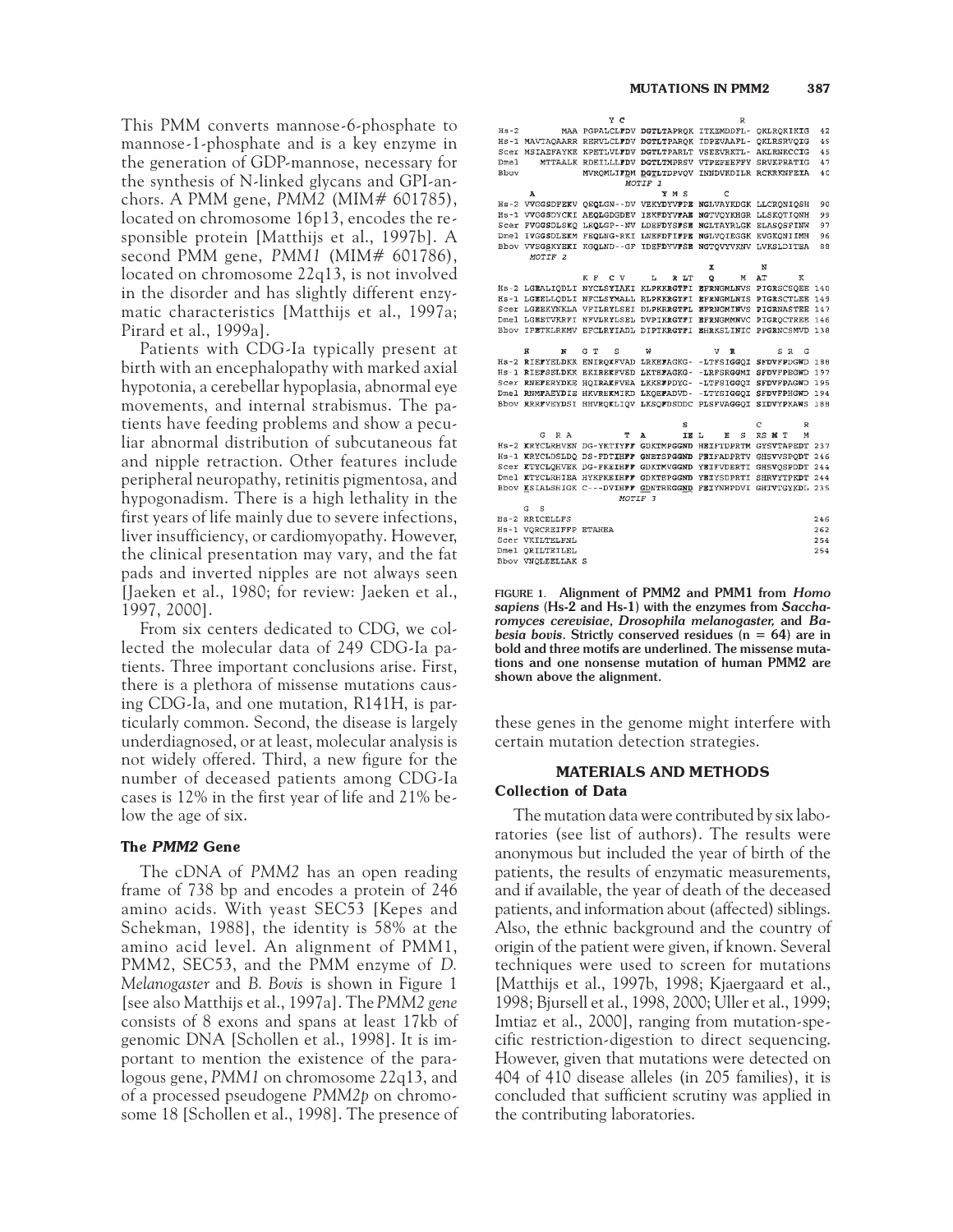# SPECTRUM OF PMM2 MUTATIONS

# A Preponderance of Missense Mutations

Of the 58 different mutations found in 205 CDG-Ia families (Table 1), 53 are of the missense type. Homozygosity or compound heterozygosity for truncating mutations is not compatible with life (see below). As a result, each patient has at least one (missense) mutation that retains residual activity. This is also supported by the observation that the three single base pair deletions, the splice site mutation (IVS  $3+2$  C>T), and the one nonsense mutation (R123X) observed to date, are never combined with the most frequent mutation R141H. The latter is a severe mutation with virtually no residual activity [Pirard et al., 1999b].

In the case of F11C and L32R, two nucleotides are mutated (32TC>GT and 95TA>GC). In three patients from two families, A233T was found on the same allele as T237R. The alanine at position 233 is not conserved between PMM2, PMM1, and the enzyme of *S. cerevisiae*, *D. melanogaster,* and *B. bovis* (Fig. 1). It has not been confirmed whether A233T is a mutation rather than a (rare) polymorphism.

In four instances, two mutations affecting the same nucleotide result in d.ifferent amino acid substitutions:  $395T > C$  or  $395T > A$  (1132T or I132N);  $647A > T$  or  $647A > G$  (N216I or N216S); 682G > C or 682G > T (G228R or G228C); 710C > G or 710C >T (T237R or T237M).

#### Founder Effects and No Mutation Hotspots

Figure 2 illustrates the frequency and the distribution of the mutations in the *PMM2* gene. The two most common mutations are R141H and F119L, accounting for, respectively, 37% and 16% of all mutant chromosomes. Bjursell et al. [1997, 1998] previously documented a clear founder effect for F119L in the Scandinavian population. R141H is also associated with a specific haplotype, and most likely is the result of one mutational event [Schollen et al., 2000]. Only four other mutations are found in more than 10 families. The mutations are scattered over the gene (Fig. 2) with a predominance for exon 8 and exon 5 (15 and 13 mutations, respectively). Only three mutations were found in exon 1 and 2 in exon 2. This has important consequences on the practical approach for mutation analysis: only screening methods like DHPLC, SSCP, DGGE, or direct sequencing can effectively identify the plethora of mutations found in most populations. In contrast, in the Danish population, a specific test for F119L and R141H would pick up 90% of the CDG-Ia patients.

The susceptibility of CpG dinucleotides to mutation seems to vary along the gene. From 25 CpG dinucleotides in the coding region, only 9 are affected by mutations. Seven of these 9 are located in the middle of the gene (mainly in exon 5). The only instance in which the same CpG dinucleotide is mutated on the coding and the non-coding strand is in the 367C>T and 368G>A mutations, resulting in the R123X and R123Q mutations, respectively. Remarkably, the R123Q mutation has arisen independently on two chromosomes, as we can deduce from its association with a polymorphism  $(324 \text{ g} > a)$  in one but not the other instance [Matthijs et al., 1998]. It is intriguing that a R141C mutation has not yet been observed. This mutation would result from a C to T transition in the same CpG dinucleotide, which is mutated in R141H [see Schollen et al., 1998].

Based on the structural data obtained with Ptype ATPases, Aravind et al. [1998] have delineated three motifs in the phosphomannomutases that may be directly involved in the catalytic activity (underlined residues in Fig. 1). Pirard et al. [1999a] have pinpointed the phosphorylation site to the aspartate residue at position 12 in PMM2, in motif 1. Mutations at this position would probably result in zero residual activity, and have not (yet) been identified. On the other hand, a (conservative) substitution (aspartic acid to glutamic acid at position 217) in motif 3 does not fully impair the enzyme. Some mutations, occurring distal to motif 3, have a significant residual activity: the D223E, T226S, V231M, and C241S mutant proteins retain 25–50% activity [Kjaergaard et al., 1999; Pirard et al., 1999b; Vuillaumier-Barrot et al., 2000b]. From this, we infer that mutations in the C-terminal part of the protein are less severe. However, T237R mutation virtually inactivates the protein [Kjaergaard et al., 1999], while A233T may be a polymorphic variant [Matthijs et al., 1998]. A more detailed structural analysis of the phsophomannomutases is required to predict the impact of a novel mutation on the enzymatic activity of the mutant protein.

#### Polymorphisms

A small number of coding and non-coding polymorphisms has been reported. A non-coding polymorphism 324G>A has been detected in association with R123Q, in only one population, and has been detected on non-disease chro-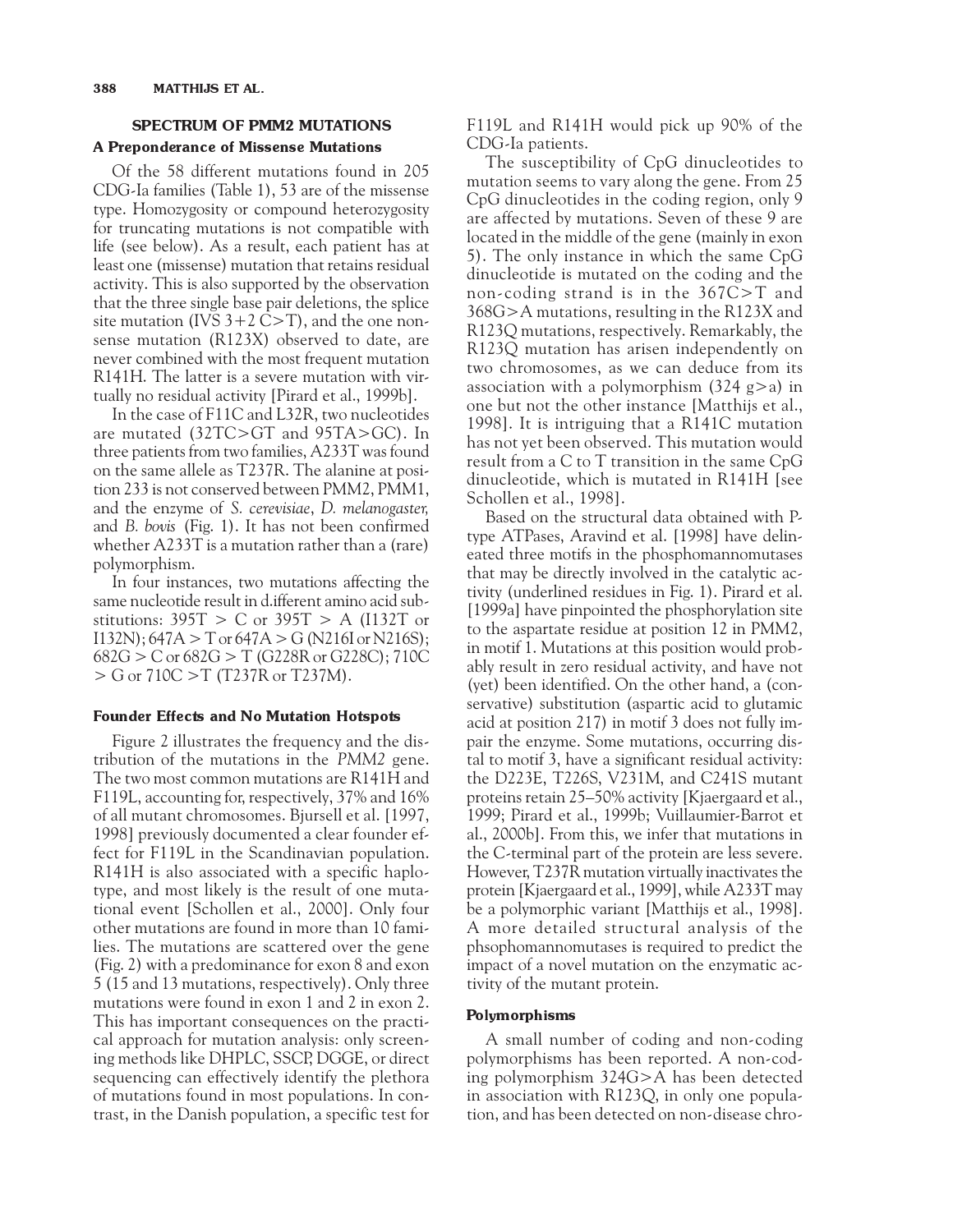| Exon         | <b>Base change</b>               | AA-change                          | Number of<br>patients   | Number of<br>families              | Country                                                                               | Reference<br>center              |
|--------------|----------------------------------|------------------------------------|-------------------------|------------------------------------|---------------------------------------------------------------------------------------|----------------------------------|
| Exon 1       | 24-2 delC<br>$26$ G $>$ A        | Frameshift<br>C9Y                  | $\bf 3$<br>9            | $\bf 2$<br>$\overline{\mathbf{z}}$ | CAN, F<br>F, S, USA (French/German)                                                   | 3,6<br>1, 2, 3                   |
| Exon 2       | 32 TC>GT<br>$95$ TA $>$ GC       | <b>F11C</b><br>L32R                | $\overline{2}$<br>5     | $\mathbf{1}$<br>$\bf 3$            | S<br>CAN, F, I                                                                        | $\boldsymbol{2}$<br>3, 6         |
|              | 131 T > C                        | <b>V44A</b>                        | 3                       | $\bf 3$                            | EC, ES                                                                                | 1                                |
| Exon 3       | 193 G > T                        | <b>D65Y</b>                        | 8                       | 6                                  | ES, PT, F (Portuguese)                                                                | 1                                |
|              | 199 $G>A$<br>205 C > T           | V67M<br><b>P69S</b>                | 2<br>1                  | 1<br>$\mathbf{1}$                  | D<br><b>AUS</b>                                                                       | $\overline{2}$<br>1              |
|              | 227 A > G                        | <b>Y76C</b>                        | $\mathbf{1}$            | $\mathbf{1}$                       | ES, PT, F (Portuguese)                                                                | 1                                |
|              | $IVS$ 3+2 C>T                    | Splice variant                     | 2                       | $\boldsymbol{2}$                   | D. ES                                                                                 | 1                                |
| Exon 4       | 303C > G                         | <b>N101K</b>                       | $\mathbf{1}$            | $\mathbf{1}$                       | D                                                                                     | 1                                |
|              | 309 T > G<br>317A > G            | <b>C103F</b><br>Y106C              | 1<br>$\mathbf{1}$       | $\mathbf{1}$<br>$\mathbf{1}$       | ${\bf F}$<br>B                                                                        | 6<br>1                           |
|              | 323 $C>T$                        | A108V                              | $\boldsymbol{2}$        | $\boldsymbol{2}$                   | $\boldsymbol{\mathsf{F}}$                                                             | 1, 6                             |
|              | 324-325 delG                     | Frameshift                         | $\mathbf{1}$            | 1                                  | D                                                                                     | 1                                |
|              | $338$ C $>$ T                    | <b>P113L</b>                       | 26                      | 21                                 | AU, B, D, ES, F, NL, PL, PT,<br>S, USA                                                | 1, 2, 3, 6                       |
| Exon 5       | $349$ G $ > C$<br>357 C > A      | <b>G117R</b><br>F119L              | 1<br>82                 | 1<br>68                            | DK<br>AU, B, CH, D, DK, F, N, NL,<br>S, UK, USA                                       | 5<br>1, 2, 3, 4, 5               |
|              | 359 T > C                        | <b>I120T</b>                       | 1                       | $\mathbf{1}$                       | <b>USA</b>                                                                            | $\mathbf{1}$                     |
|              | $367$ C $>$ T                    | <b>R123X</b>                       | 1                       | $\mathbf{1}$                       | <b>ES</b>                                                                             | 1                                |
|              | $368$ G $> A$<br>385 G>A         | <b>R123Q</b><br>V129M              | 17<br>6                 | 15<br>5                            | AU, ES, F, I, NL, PT, S, USA<br>ES, F, I, USA                                         | 1, 2, 3, 6<br>1, 6               |
|              | 391 C > G                        | <b>P131A</b>                       | 1                       | $\mathbf{1}$                       | F                                                                                     | 1                                |
|              | 395 $T>C$                        | <b>I132T</b>                       | 4                       | 4                                  | F, I                                                                                  | 1, 6                             |
|              | 395 T>A                          | <b>I132N</b>                       | 1<br>1                  | $\mathbf{1}$<br>$\mathbf{1}$       | UK<br><b>USA</b>                                                                      | 4<br>$\mathbf{1}$                |
|              | 398-399 del C<br>$415$ G $>A$    | Frameshift<br><b>E139K</b>         | 6                       | 4                                  | F                                                                                     | 6                                |
|              | $422$ G $>$ A                    | <b>R141H</b>                       | <b>186</b>              | <b>152</b>                         | AR, AU, AUS, B, CAN, CH,<br>D, DK, EC, ES, F, FL, I, IR,<br>N, NL, PE, PT, S, UK, USA | 1, 2, 3, 4, 5, 6                 |
|              | 442 G>A                          | <b>D148N</b>                       | $\boldsymbol{2}$        | $\boldsymbol{2}$                   | UK, USA                                                                               | 3, 4                             |
| Exon 6       | 452 $A > G$                      | E151G                              | 1                       | $\mathbf{1}$                       | <b>NL</b>                                                                             | 1                                |
|              | 458 T>C                          | <b>I153T</b>                       | 3                       | $\bf 3$                            | ES, F, PT, USA                                                                        | 1, 3, 6                          |
|              | 470 $T > C$<br>484 C>T           | <b>F157S</b><br>R <sub>162</sub> W | 8<br>2                  | ${\bf 5}$<br>$\bf 2$               | ES, F, I, PL, USA<br>NL, UK                                                           | 1, 3<br>1                        |
|              | $514$ T>G                        | F172V                              | $\mathbf{1}$            | $\mathbf{1}$                       | PL                                                                                    | $\boldsymbol{2}$                 |
|              | $523 \text{ G} > C$              | <b>G175R</b>                       | 1                       | 1                                  | B                                                                                     | $\mathbf{1}$                     |
| Exon 7       | 548 T>C<br>554A > G              | <b>F183S</b><br>D185G              | 12<br>2                 | 10<br>1                            | D, S, UK<br>S                                                                         | 2, 4<br>$\boldsymbol{2}$         |
|              | $563$ A $>$ G                    | <b>D188G</b>                       | $\mathbf 5$             | 5                                  | B, NL                                                                                 | $\mathbf{1}$                     |
|              | 574 T>G                          | C192G                              | 1                       | $\mathbf{1}$                       | DK                                                                                    | 5                                |
|              | 584 A>T                          | <b>H195R</b>                       | 1                       | $\mathbf{1}$                       | D                                                                                     | 1                                |
|              | 590 A>C<br>617 T>C               | E197A<br><b>F206T</b>              | 1<br>1                  | 1<br>$\mathbf{1}$                  | ES<br>ES                                                                              | 1<br>1                           |
|              | $623 \text{ G} > C$              | <b>G208A</b>                       | $\overline{2}$          | $\overline{2}$                     | UK, USA                                                                               | 1.4                              |
| Exon 8       | $647$ A>T                        | <b>N216I</b>                       | $\overline{\mathbf{4}}$ | $\overline{\mathbf{3}}$            | I, T                                                                                  | $\mathbf{1}$                     |
|              | $647$ A $>$ G<br>651 C > A       | <b>N216S</b><br><b>D217E</b>       | $\mathbf{I}$<br>1       | $\overline{1}$<br>1                | D<br>${\mathbf S}$                                                                    | $\overline{2}$<br>$\bf 2$        |
|              | 653 A > T                        | <b>H218L</b>                       | 1                       | $\mathbf{1}$                       | D                                                                                     | $\mathbf{1}$                     |
|              | 669 C > G                        | <b>D223E</b>                       | 1                       | $\mathbf{1}$                       | DK                                                                                    | ${\bf 5}$                        |
|              | 677 C > G                        | <b>T226S</b>                       | 4                       | $\bf 2$                            | ES, F                                                                                 | 1, 6                             |
|              | 682 G>C<br>$682$ G>T             | <b>G228R</b><br>G228C              | $\boldsymbol{2}$<br>1   | $\mathbf{1}$<br>$\mathbf{1}$       | D<br>AU                                                                               | $\boldsymbol{2}$<br>$\mathbf{1}$ |
|              | 686 A > C                        | <b>Y229S</b>                       | 1                       | $\mathbf{1}$                       | J                                                                                     | 1                                |
|              | 691 G>A                          | V231M                              | 29                      | 24                                 | AR, AU, B, D, F, I, PE, S,<br>UK, USA                                                 | 1, 2, 4, 6                       |
|              | 697 G>A*                         | A233T*                             | 3                       | $\boldsymbol{2}$                   | D, F                                                                                  | 1                                |
|              | $710 \text{ C} > G$<br>710 C > T | <b>T237R</b><br><b>T237M</b>       | 8<br>11                 | $\overline{5}$<br>9                | D, DK, F, S<br>ES, F, I, IR, UK, USA                                                  | 1, 2, 5<br>1, 4                  |
|              | 712 C > G                        | <b>R238G</b>                       | 1                       | $\mathbf{1}$                       | FL                                                                                    | $\boldsymbol{2}$                 |
|              | 722 G>C                          | C241S                              | 8                       | 6                                  | B, ES, F, USA                                                                         | 1, 3, 6                          |
|              | <b>ND</b>                        |                                    | 6                       | 6<br>411                           | CAN, D, F, PL, UK                                                                     | 2, 3, 4, 6                       |
| <b>Total</b> |                                  |                                    | 501                     |                                    |                                                                                       |                                  |

TABLE 1. Overview of the Mutations in the PMM2 Gene

Numbering is based on cDNA sequence and is started at the ATG codon (reference sequence: Genbank AH008020). The reference centers are numbered as in the authors list.

\*A233T is found on the same allele as T237R.

The R123Q mutation was mislabeled as R123G in an earlier publication [Matthijs et al., 1997b, 1998].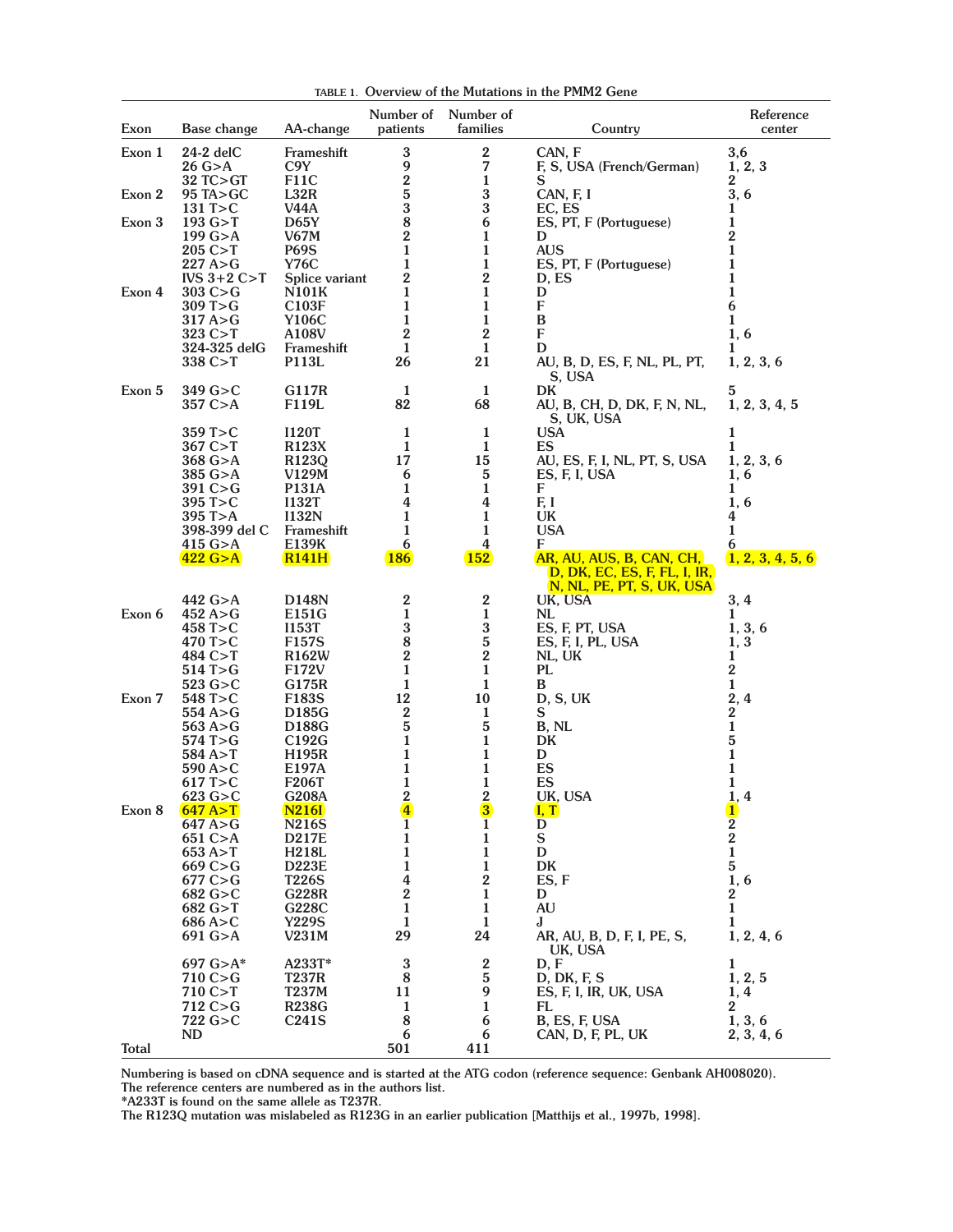

FIGURE 2. Frequency and position of the mutations in the PMM2 gene. Missense mutations are indicated at the top and truncating mutations at the bottom. The length of the bars is relative to the frequency of the mutations.

mosomes. In two Italian brothers, the silent mutation 699G>A was found on the same allele as the N216I mutation. Three intronic polymorphisms in introns 4 and 5 may interfere with mutation detection, and should be taken into account when designing primers for amplification of exon 5. The intronic polymorphism, IVS4- 58del ATG, has a frequency of 10% in the French population [Vuillaumier-Barrot et al., 2000a], IVS5+19C/T and IVS5+22T/A are frequent polymorphisms [Bjursell et al., 2000]. An A is present at position IVS5+22 on the common R141H allele.

## LACK OF HOMOZYGOTES FOR THE MOST FREQUENT MUTATION

When looking at the genotypes of the CDG-Ia patients, there is only one frequent combination: The F119L/R141H genotype was observed in 68 patients in 56 families (81%, 50%, 32%, and 30% of the genotypes observed in Denmark, the Netherlands, Sweden, and Germany, respectively). The most intriguing observation is the total lack of patients homozygous for R141H [Kjaergaard et al., 1998; Matthijs et al., 1998; Bjursell et al., 2000]. The R141H mutation is present in more than 73% of the Caucasian patients with CDG-Ia. On a mathematical basis, the frequency of homozygotes for this mutation should be 13%, or 32 patients in this series. The R141H/R141H genotype has not been observed to date and it is concluded that this combination is lethal [Schollen et al., 2000]. The extremely low enzymatic activity of the recombinant mutant protein supports this inference [Pirard et al., 1999b]. On the other hand, patients homozygous for F119L (three from Scandinavia and one from the Netherlands), D65Y (one from Portugal), N216I (one from Turkey), and F183S (one from Sweden) have been identified.

Other genotypes seem to be missing as well. For instance R123Q, F157S, and T237R, with frequencies of 15, five, and eight, respectively, in this series, have not been observed in combination with R141H, although their existence was statistically possible. Again, the recombinant T237R protein has no detectable enzymatic activity [Kjaergaard et al., 1999]. The effect of the two other mutations on PMM2 activity has not been measured, but we can infer from the genotype data that they must severely affect the protein.

These observations clearly support the hypothesis that residual PMM2 activity is required for survival and that genotypes with two mutations retaining no enzymatic activity are not compatible with life.

#### GEOGRAPHICAL ORIGIN AND SPREAD OF THE MUTATIONS

The series includes patients from 23 countries (see Table 2). When ordered according to number of confirmed cases per number of inhabitants, Denmark, Sweden, the Netherlands, and Belgium take the lead. This may partly be explained by a founder effect in Denmark and in Southern Sweden [Bjursell et al., 1997; Kjaergaard et al., 1998], and partly be due to a lack of awareness of the disease.

The distribution and frequency of the different mutations in the European countries varies greatly, except for the frequent R141H mutation (Fig. 3a and Table 1) which is found in all countries and accounts for 23% (in Spain) to 45% (in Belgium) of all mutant chromosomes. There is a clear founder effect for F119L in South Scandinavia. In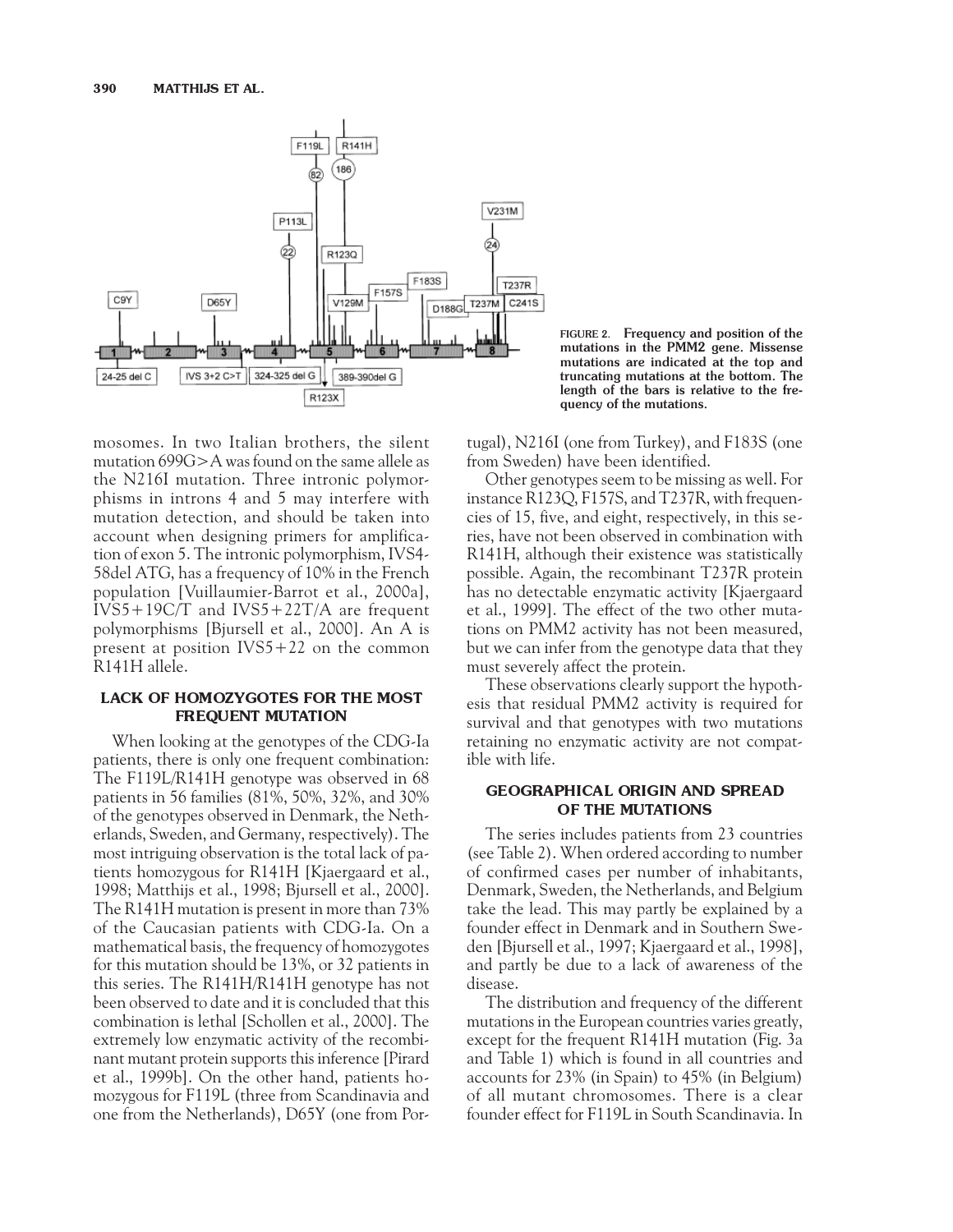TABLE 2. Number of Confirmed CDG-la Families Per Country

| Country             | Number of families |
|---------------------|--------------------|
| Argentina (AR)      | 1                  |
| Australia (AUS)     | 1                  |
| Austria (AU)        | 5                  |
| Belgium (B)         | 10                 |
| Canada (CAN)        | 2                  |
| Denmark (DK)        | 22                 |
| Ecuador (EC)        | 1                  |
| Germany (D)         | 26                 |
| Finland (FL)        | 1                  |
| France (F)          | 29                 |
| Ireland (IR)        |                    |
| Italy $(I)$         | $\frac{1}{7}$      |
| Japan (J)           |                    |
| Netherlands (NL)    | 16                 |
| Norway (N)          | $\mathbf 2$        |
| Peru (PE)           | $\mathbf{1}$       |
| Poland (PL)         | $\overline{2}$     |
| Portugal (PT)       | $\overline{5}$     |
| Spain (ES)          | 13                 |
| Sweden (S)          | 28                 |
| Switzerland (CH)    | 1                  |
| Turkey (T)          | $\mathbf{1}$       |
| United Kingdom (UK) | 14                 |
| <b>USA</b>          | 16                 |

Denmark, it accounts for 48% of the disease alleles. Moving southward, this proportion gradually decreases. In the neighboring countries, F119L still varies between 17% in the Netherlands and 11% in Germany. In the Spanish, Portuguese, and Italian population, this mutation has not been observed yet.

This founder effect has implications for the variety of other mutations found in the different regions. In Denmark only six different mutations are found in 22 families. In contrast, in Spain, 13 families have been diagnosed with 16 different mutations (Fig. 3b). Only a handful of mutations appear to be definitely regional. Up to now, D188G has only been observed in Flanders and the Netherlands, D65Y is a founder mutation of Portuguese origin (5/6 in Portugal and one in Spain), E139K has been observed only in four French families, and C9Y and F183S are largely restricted to Sweden (5/7 and 8/10 cases, respectively). The distribution of P113L is also particular: 10 of 22 alleles were found in German patients, the other 12 are scattered over the other countries.

# CLINICAL OBSERVATIONS Distribution of Patients According to Year of Birth

The year of birth of the patients in this series ranged from 1949 to 1999, with a strong bias towards young patients (see Fig. 4): 54% of the patients are below 10 years of age (born 1990 or



Others (21)



FIGURE 3. **a:** Distribution of the six most frequent mutations in Europe. No patients are known in the darker gray countries. **b:** Frequency of the different mutations in Denmark and Spain/Portugal. The "other" mutations and their frequency are from top to bottom: V44A (2), D65Y (5), Y76C (1), IVS3+2 C>T (1), R123X (1), V129M (1), I153T (2), F157S (1), E197A (1), F206T (1), T226S (1), T237M (2), C241S (2).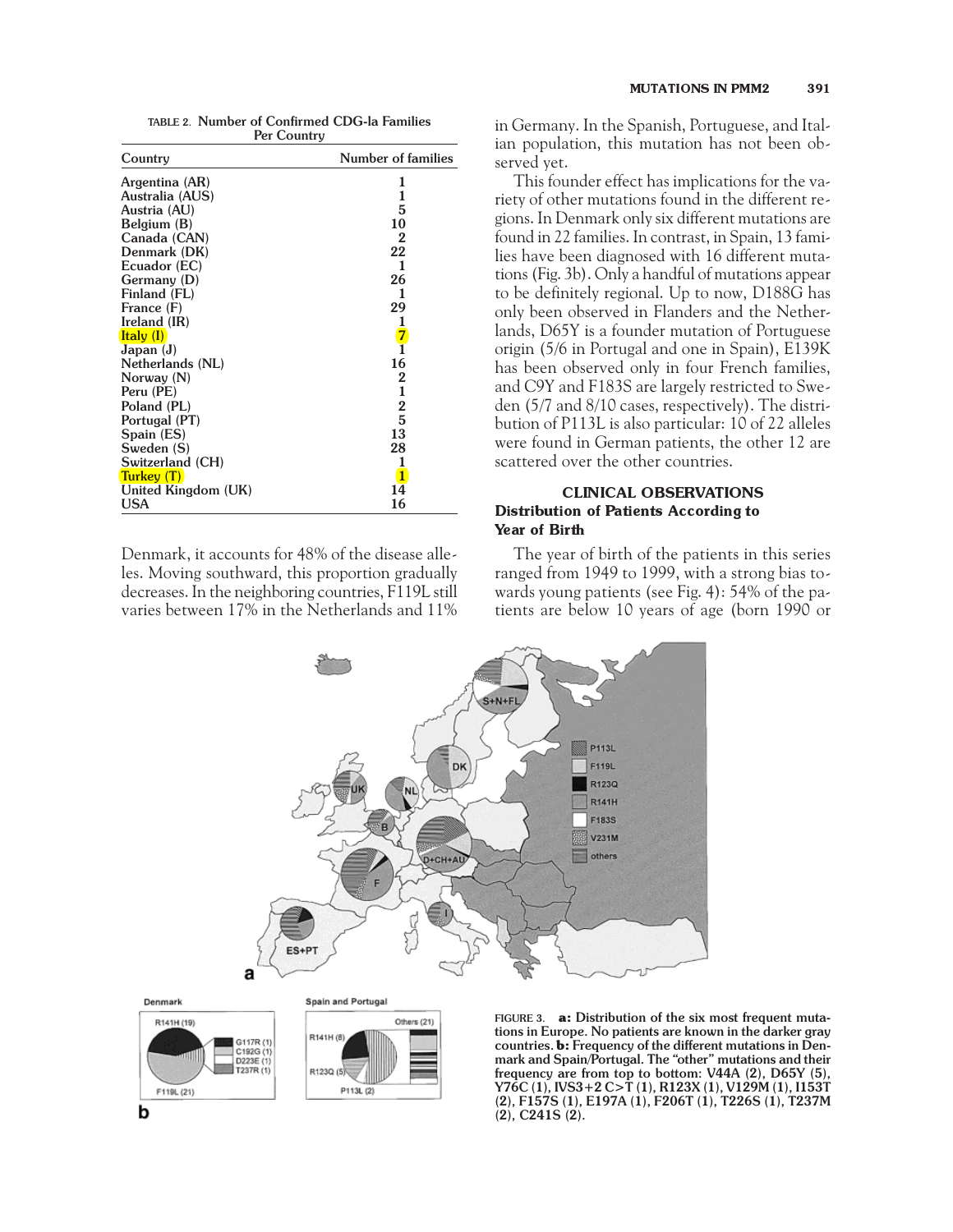



FIGURE 4. Distribution of patients according to age. Identical twins were included once. ND: not documented.

later). At the same time, it is obvious from Figure 4 that the diagnosis is pending in older children and adults: only 41 adult cases  $(>18 \text{ y}, \text{born})$ before 1982) were included in this series. A few other adult cases, reported by Krasnewich et al. [1999], are not included in this study. There is no reason to believe that most patients born before 1980 would have died; on the contrary, the disease seems to stabilize with age. The number of patients in each year is less from 1997 to 1999 than from 1991 to 1996. It is tempting to infer from this observation that there is a lag-phase for diagnosis of a few years in young children.

#### **Genotype-Phenotype Correlation**

An extensive phenotype–genotype correlation has not been published to date and is far beyond the scope of this paper. Actually, the wide variety of genotypes hampers the study of this correlation.

From 132 patients for which we could ascertain the information, 38 had died: 16 of these 38 patients (42%) died in their first year of life and 11 died between the age of one and six (29%). Two children died at 10 and 13 years due to the disease, while one teenage patient died at 16 in a car accident. From eight deceased patients we have no information about the age of death. In total, 28% of the diagnosed patients died of a disease-related cause, and at least 70% of all deaths occurred before the age of six years.

Forty-three of the 132 patients had the F119L/ R141H genotype, of which 13 (30%) died (14, including the patient who died in an accident). Combinations of D65Y with R141H, R123Q, or F157S result in severe phenotypes with a death

rate of four in five. This is surprising because D65Y must be a mild mutation, having been observed in homozygous state [Matthijs et al., 1998], and the specific activity of the recombinant enzyme is 50% (but with a reduced stability) [Pirard et al., 1999b]. From five patients with the D188G/R141H genotype, four have died while the fifth patient is severely affected [Matthijs et al., 1998]. The specific activity of the D188G mutant enzyme is reduced < 2% of the normal enzyme, whereas **R141H** is virtually inactive [Pirard et al., 1999b]. From 16 patients with the V231M/R141H genotype, nine have died. V231M mutant protein still has 38.5% of activity but is extremely unstable [Pirard et al., 1999b].

From the nine mutations affecting amino acids which are not conserved between PMM1, PMM2, and PMM of different species (see Fig. 1), at least four are associated with milder phenotypes. C241S was found in four families from a group of mildly affected patients with relatively high residual PMM2 activity (Grünewald et al., in preparation). One patient with a H218L/ R141H genotype also has a partial phosphomannomutase deficiency. A P69S/R141H genotype was found in a typical CDG-Ia patient, in whom phosphomannomutase was deficient but the transferrin isoelectric focusing (IEF) pattern was normal [Fletcher et al., 2000]. The latter finding is no longer unique, and points towards a pitfall in the use of the transferrin IEF assay for diagnosis of CDG (N. Seta, H. Freeze, unpublished observations).

# An Estimated Frequency of the Disease and Implications for Counseling

A determination of the carrier frequency for the frequent R141H mutation in Danish and Flemish/Dutch patients has allowed us to estimate the frequency of the disease (Schollen et al., 2000]. It may be as high as 1/20,000. This is at least twice as high as the estimation made by Kristiansson et al. [1998] and others on the basis of the observed number of cases. A lack of homozygotes for some of the rare mutations may result in an overestimation. A conservative estimate of the number of patients born with CDG-Ia every year is 200 in Europe and in the United States. Probably less than half of these are being diagnosed at the moment.

The fact that R141H is relatively frequent in most populations (1/72 in the Flemish/Dutch and Danish population) has a particular implication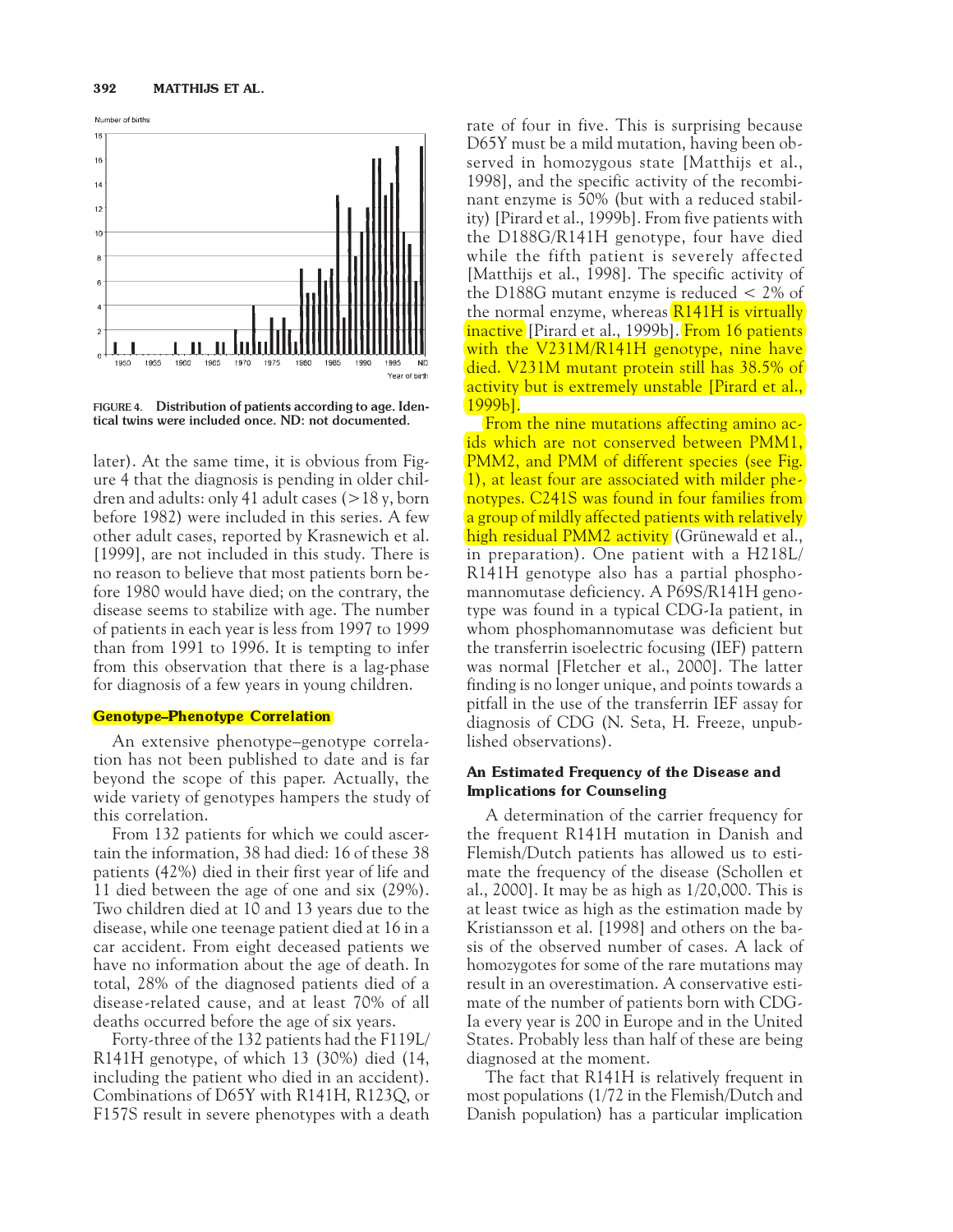for counseling. A carrier of a mutation different from R141H has an a priori risk of 1 in 300 for a child with the disease. The frequency of the other "rare" mutations has been estimated to be between 1/300 and 1/400. So, if R141H is excluded in the partner, the risk is reduced to 1/1200 to 1/1600 [Schollen et al., 2000].

## FUTURE PROSPECTS

In less than three years, the mutation spectrum of *PMM2* in CDG-Ia patients comprises 58 mutations. This is an impressive series, but the list is probably not exhaustive. If the number of mutations is calculated relative to the size of the protein (246 amino acids), it has not yet reached the mutation density observed in the CFTR gene or other well known genes. Other mutations will still be found in more CDG-Ia patients. In analogy to cystic fibrosis and CFTR, a small number of frequent mutations makes up a huge percentage of the mutant chromosomes in most populations.

Since the identification of the gene and the further delineation of CDG-Ia, the number of diagnosed cases has almost doubled. Still, on the basis of our calculations, many cases remain undiagnosed. We hope that our efforts will contribute to a better awareness of CDG.

#### ACKNOWLEDGMENTS

We are indebted to the physicians who have initiated the clinical investigations into CDG years ago and who have seen personally many of the patients included in this study, in particular Jaak Jaeken, Peter Clayton, Bengt Kristiansson, Jean-Marie Saudubray, Flemming Skovby, and Helena Stibler. The group in Leuven is particularly indebted to Emile Van Schaftingen for the enzymatic measurements and many helpful suggestions, and to Stephanie Grünewald for the expert work-up of the clinical files. We also thank all those people who have contributed significantly to the present study: Rita Barone, Claire Beesley, Paz Briones, Valérie Cormier-Daire, Pascale de Lonlay, James Filiano, Geoff Keir, Hélène Ogier de Baulny, Marc Patterson, Bwee Tien Poll-Thé, Laura Vilarinho, M. Antonia Vilaseca, Jan Wahlström, Ron Wevers, and many others who sent patients' samples to the different laboratories. This work was supported by grants G.0243.98 of the Fund for Scientific Research (FWO, Flanders) (to G.M.) and DK RO1 55615 of the U.S. Public Health Service (USPHS,  $NIH)$ (to  $H.F.$ ).

#### **REFERENCES**

- Aravind L, Galperin MY, Koonin EV. 1998. The catalytic domain of the P-type ATPase has the haloacid dehalogenase fold. Trends Biochem Sci 23:127–129.
- Bjursell C, Stibler H, Wahlström H, Kristiansson B, Skovby F, Strömme P, Blennow G, Martinsson T. 1997. Fine mapping of the gene for carbohydrate-deficient glycoprotein syndrome, type I (CDG1): linkage disequilibrium and founder effect in Scandinavian families. Genomics 39:247–253.
- Bjursell C, Wahlstrom J, Berg K, Stibler H, Kristiansson B, Matthijs G, Martinsson T. 1998. Detailed mapping of the phosphomannomutase 2 (PMM2) gene and mutation detection enable improved analysis for Scandinavian CDG type I families. Eur J Hum Genet 6:603–611.
- Bjursell C, Erlandson A, Nordling M, Nilsson S, Wahlström J, Stibler H, Kristiansson B, Martinsson T. 2000. PMM2 mutation spectrum, including 10 novel mutations, in a large CDG Type 1A family material with focus on Scandinavian families. Hum Mutat 16:395–400.
- Crosby A, Jeffery S, Homfray T, Taylor R, Patton M. 1999. Prenatal diagnosis and the subsequent mutation analysis in a family with carbohydrate-deficient glycoprotein type I syndrome: growing evidence to support founder effects within CDG1 populations. Genet Test 3:305–307.
- Fletcher JM, Matthijs G, Jaeken J, Van Schaftingen E, Nelson PV. 2000. Carbohydrate-deficient glycoprotein syndrome: beyond the screen. J Inher Metab Dis 23:396–398.
- Imtiaz F, Worthington V, Champion M, Beesley C, Charlwood J, Clayton P, Keir G, Mian N, Winchester B. 2000. Genotypes and phenotypes of patients in the UK with carbohydratedeficient glycoprotein syndrome type 1. J Inherit Metab Dis 23:162–174.
- Jaeken J, Vanderschueren-Lodeweycks M, Casaer P, Snoeck L, Corbeel L, Eggermont E, Eeckels R. 1980 Familial psychomotor retardation with markedly fluctuating serum proteins, FSH and GH levels, partial TBG deficiency, increased serumarylsulphatase A and increased CSF protein: a new syndrome? Pediatr Res 14:179.
- Jaeken J, Matthijs G, Barone R, Carchon H. 1997. Syndrome of the month: Carbohydrate-deficient glycoprotein (CDG) syndrome type I. J Med Genet 34:73–76.
- Jaeken J, Matthijs G, Carchon H, Van Schaftingen E. 2000. Defects of N-glycan synthesis. In: Scriver CR, Beaudet AL, Sly WS, Vogelstein B, Kinzler KW, Valle D, Childs B, editors. The metabolic and molecular bases of inherited disease. New York: McGraw-Hill, in press.
- Kepes F, Schekman R. 1988. The yeast SEC53 gene encodes phosphomannomutase. J Biol Chem 263:9155–9161.
- Kjaergaard S, Skovby F, Schwartz M. 1998. Absence of homozygosity for predominant mutations in PMM2 in Danish patients with carbohydrate-deficient glycoprotein syndrome type 1. Eur J Hum Genet 6:331–336.
- Kjaergaard S, Skovby F, Schwartz M. 1999. Carbohydrate-deficient glycoprotein syndrome type 1A: expression and characterisation of wild type and mutant PMM2 in E. coli. Eur J Hum Genet 7:884–888.
- Kondo I, Mizugishi K, Yoneda Y, Hashimoto T, Kuwajima K, Yuasa I, Shigemoto K, Kuroda Y. 1999. Missense mutations in phosphomannomutase 2 gene in two Japanese families with carbohydrate-deficient glycoprotein syndrome type 1. Clin Genet 55:50–54.
- Krasnewich D, Orvisky E, Goker O, Introne W, Peters K, Dietrich K, Ginns E, Sidransky E. 1999. Clinical manifestations in three American adult patients with carbohydrate deficient glycoprotein syndrome. Am J Hum Genet 65 Suppl. A:424.